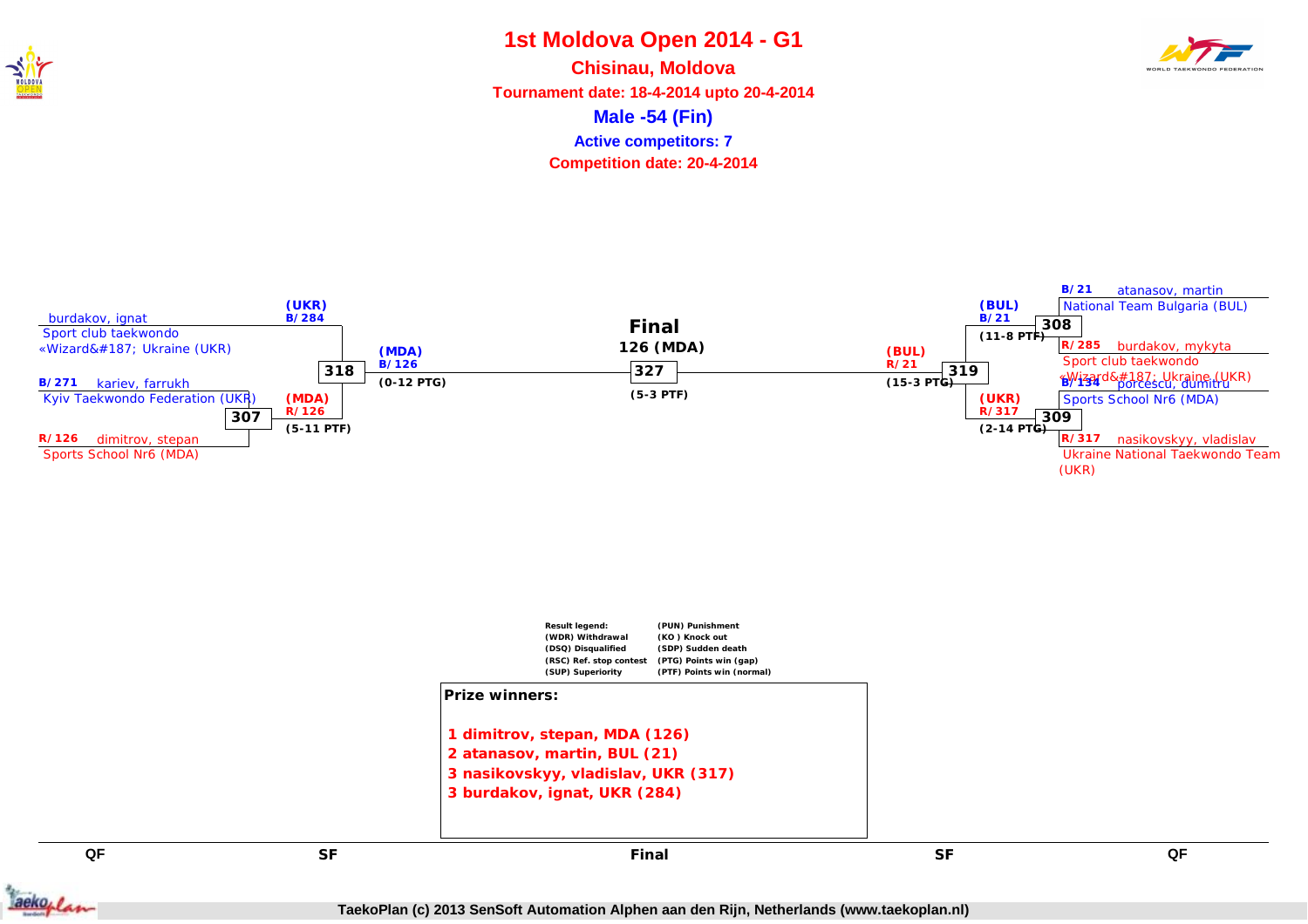

#### **1st Moldova Open 2014 - G1 Male -58 (Fly) Chisinau, Moldova Tournament date: 18-4-2014 upto 20-4-2014 Competition date: 20-4-2014 Active competitors: 8**



**B/60** emad, mohamed Egyptian Shooting Club (EGY) **R/242** komissarov, alexander Dnipropetrovsk Regional Team  $645$ **204 (EGY) B/60 (12-11 PTF) B/125** dimitrov, vadim Sports School Nr6 (MDA) **R/252** yaroslav, shvets Dnipropetrovsk Regional Team  $452$ **206 (MDA) B/125 (28-22 PTF) B/297** biei, oleksandr Ukraine National Taekwondo Team (UKR) **R/267** bilyi, mykola Kyiv Taekwondo Federation (UKR) **205 (UKR) R/267 (1-16 PTG) B/298** bodnar, bogdan Ukraine National Taekwondo Team **20**<sup> $\psi$ KR)</sup> **R/215** tukhvatullin, renat Spb Taekwondo.ru (RUS) **(RUS) R/215 (6-13 PTF) 216 (UKR) B/267 (0-0 PUN) 217 (RUS) R/215 (7-14 PTF) 226 (7-9 PTF) Final 215 (RUS)**



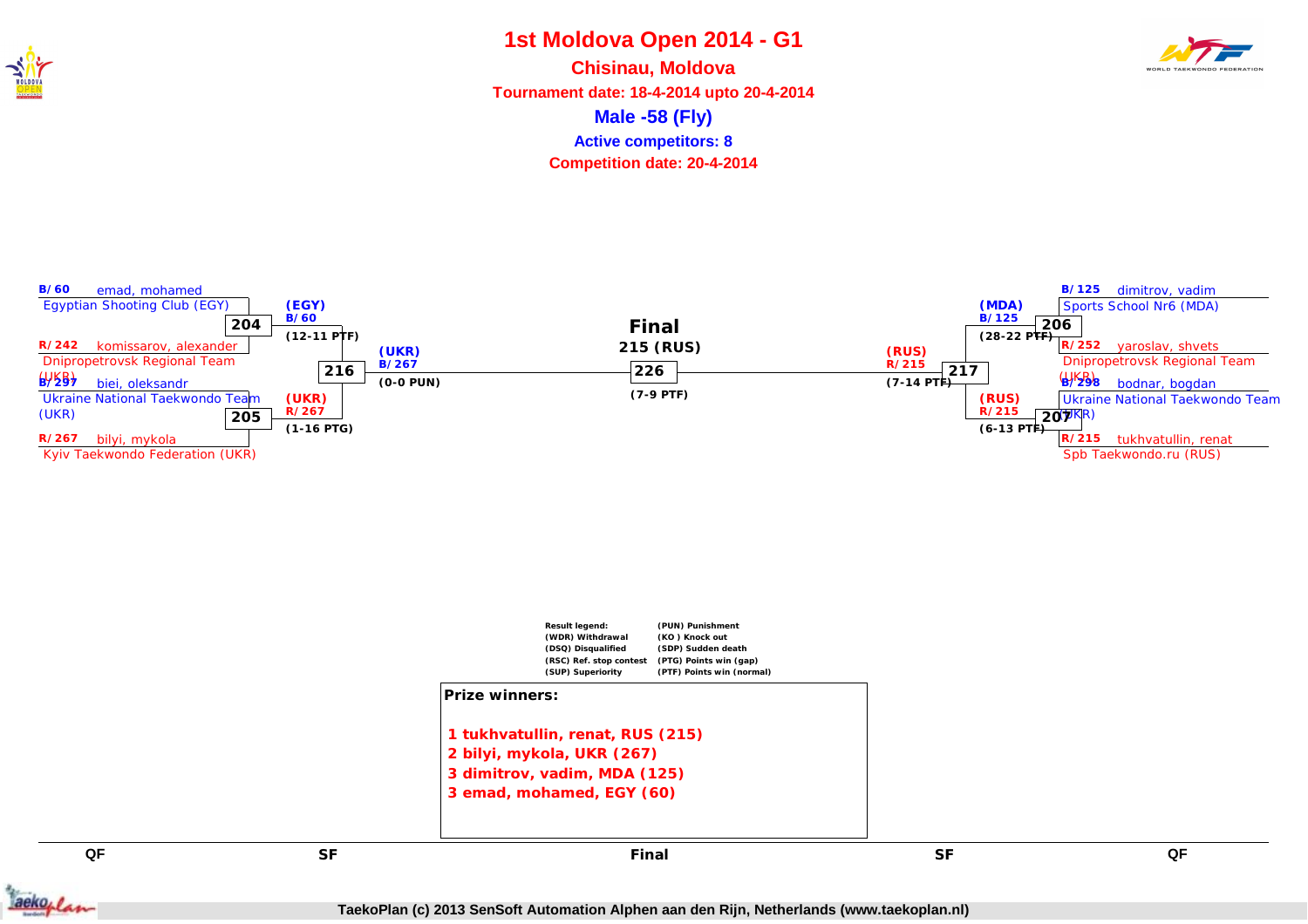

**Male -63 (Bantam) Chisinau, Moldova Tournament date: 18-4-2014 upto 20-4-2014 Active competitors: 11**

**Competition date: 20-4-2014**



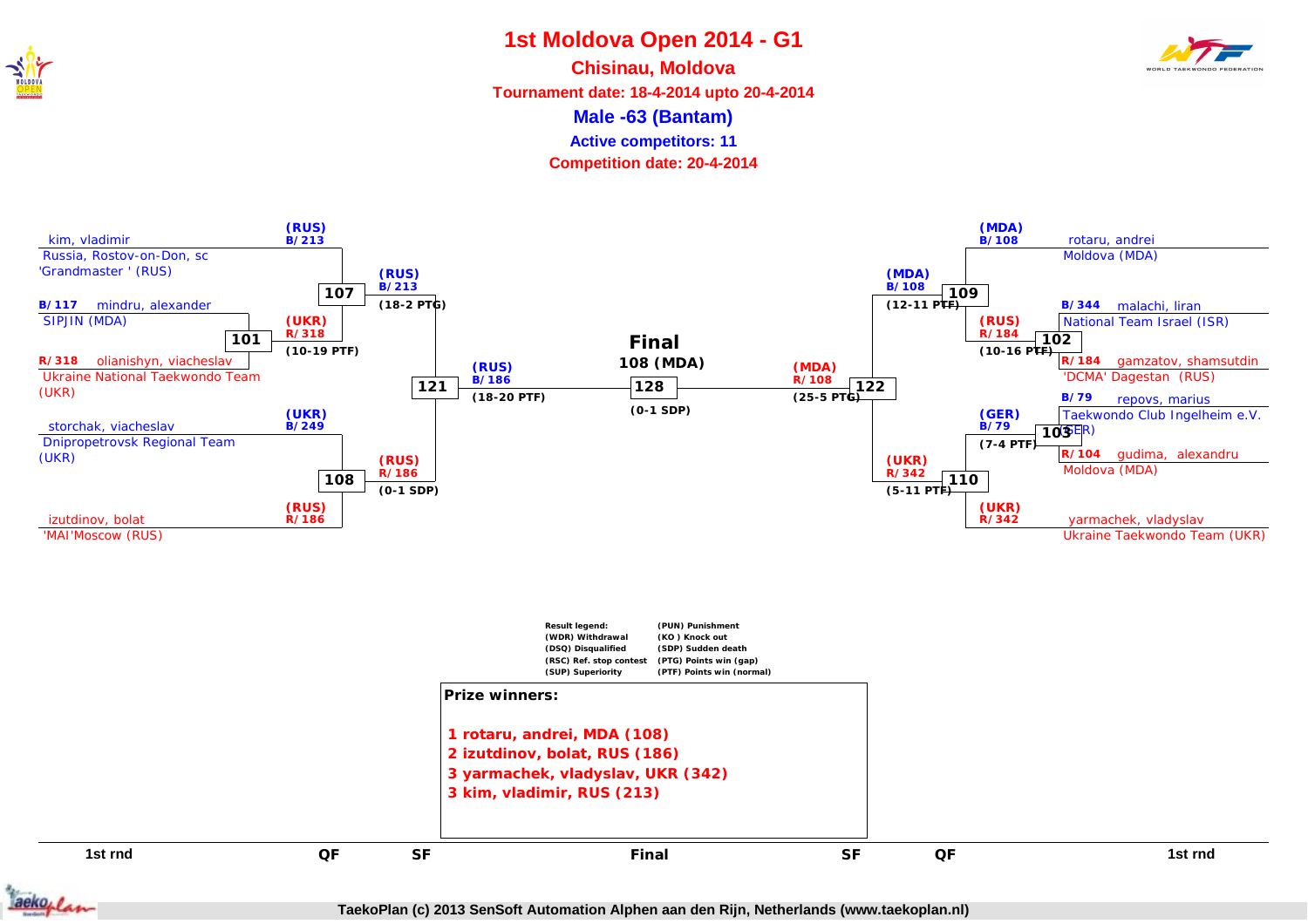

**Male -68 (Feather) Chisinau, Moldova Tournament date: 18-4-2014 upto 20-4-2014 Active competitors: 14**

**Competition date: 20-4-2014**



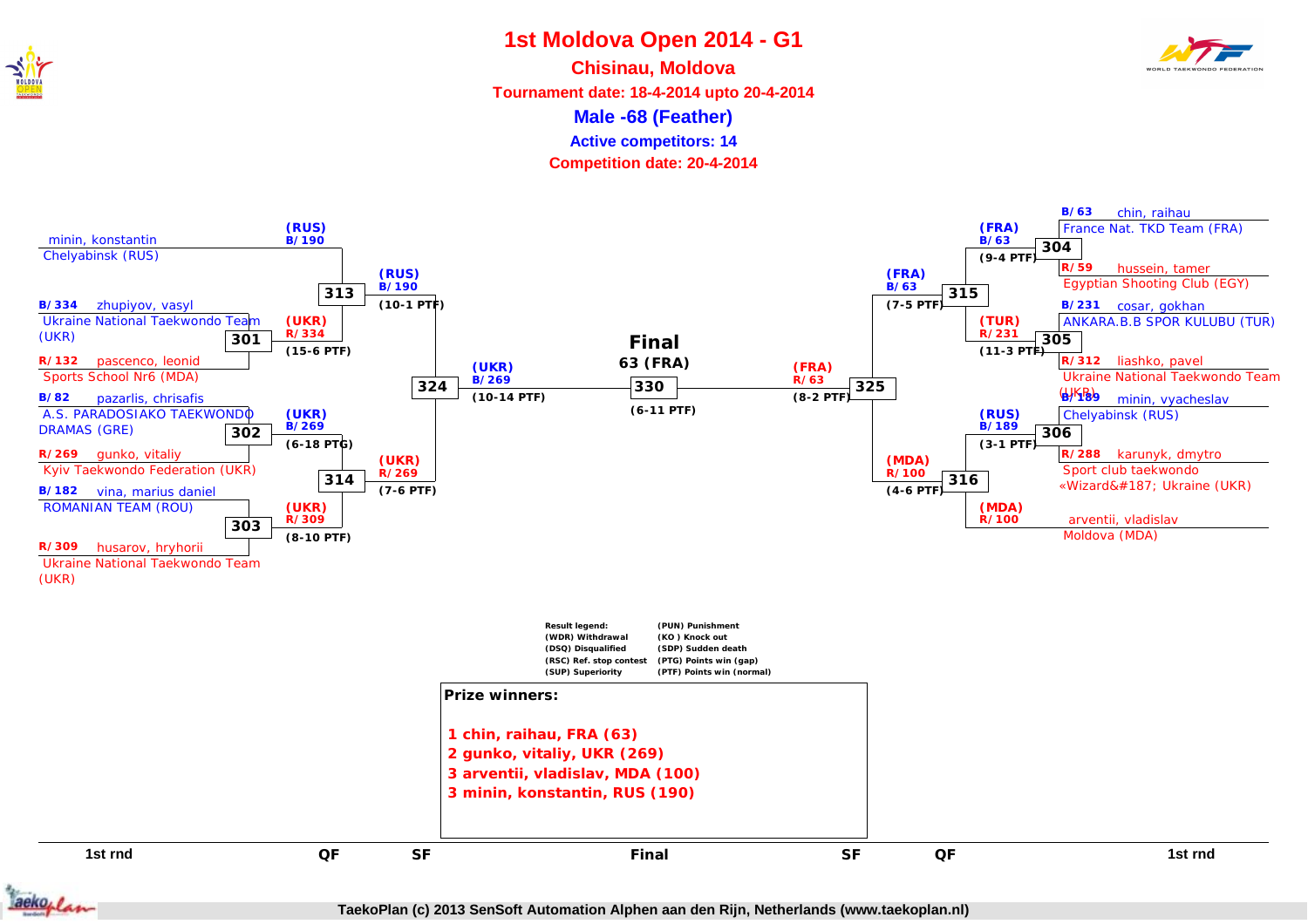

**Male -74 (Light) Chisinau, Moldova Tournament date: 18-4-2014 upto 20-4-2014 Competition date: 20-4-2014 Active competitors: 11**



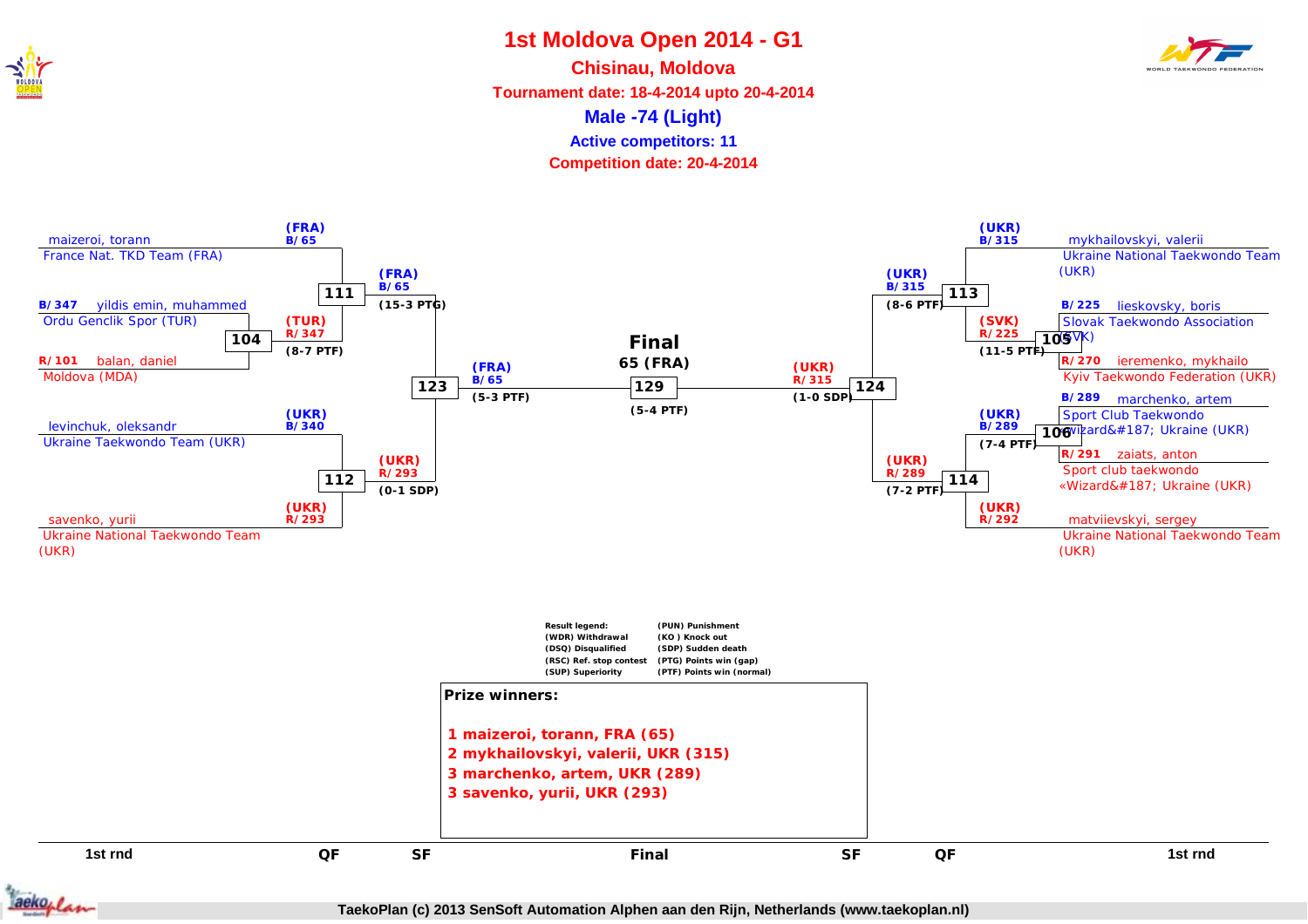

# **1st Moldova Open 2014 - G1 Male -80 (Welter) Chisinau, Moldova Active competitors: 6**



**Tournament date: 18-4-2014 upto 20-4-2014 Competition date: 20-4-2014**







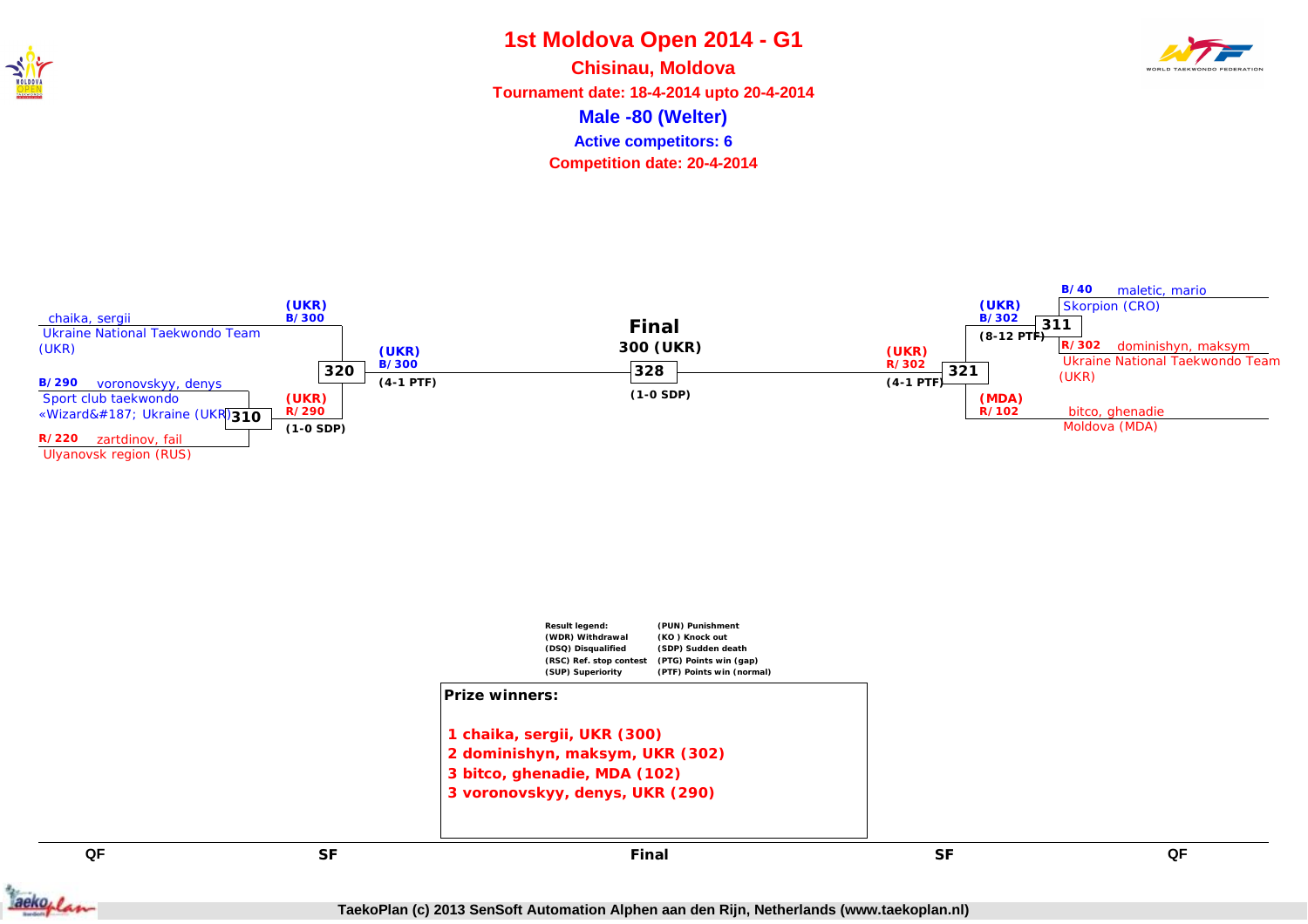

### **1st Moldova Open 2014 - G1 Male -87 (Middle) Chisinau, Moldova Tournament date: 18-4-2014 upto 20-4-2014 Active competitors: 5**



**Competition date: 20-4-2014**



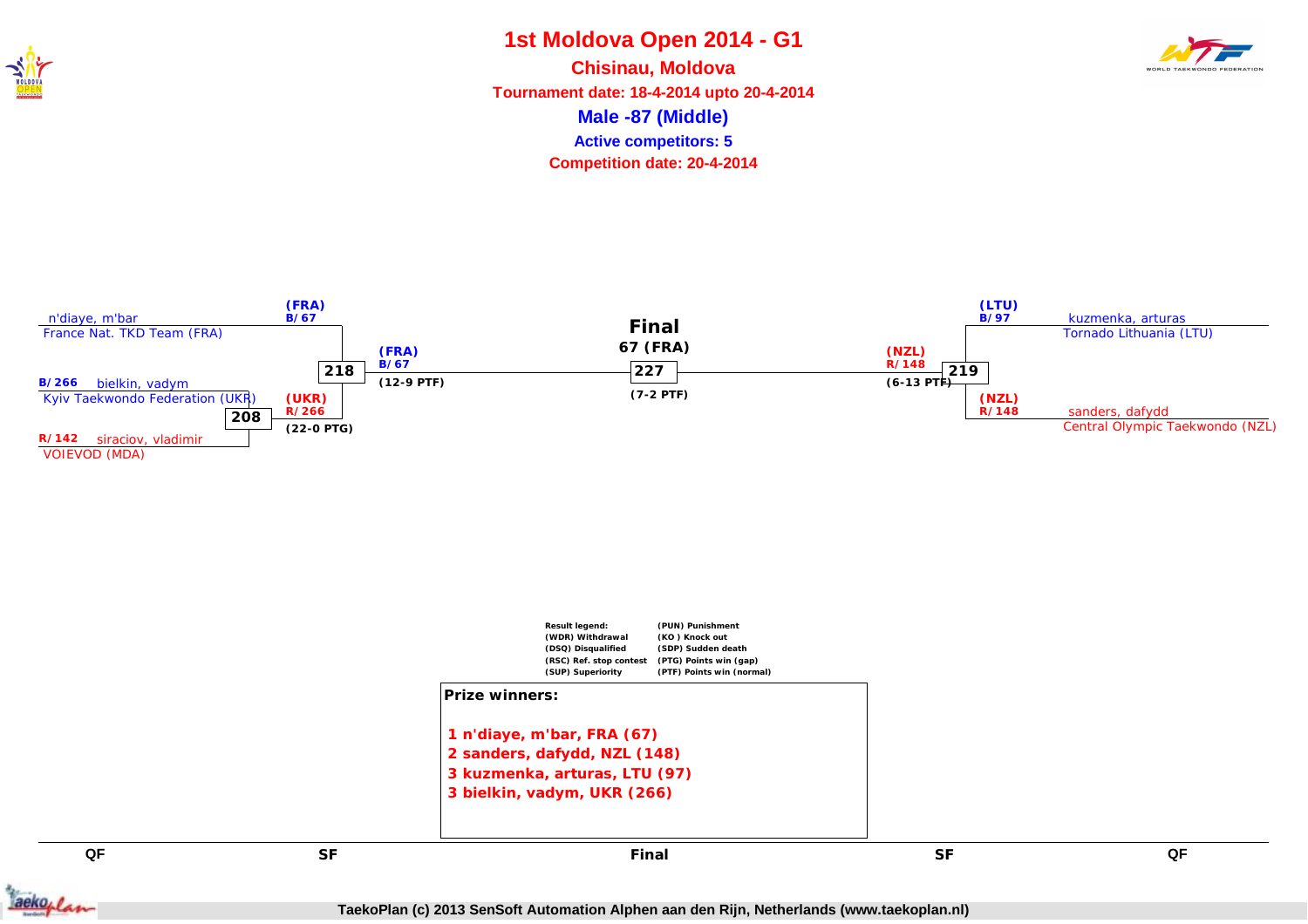

#### **1st Moldova Open 2014 - G1 Male +87 (Heavy) Chisinau, Moldova Tournament date: 18-4-2014 upto 20-4-2014 Competition date: 20-4-2014 Active competitors: 5**





(UKR)



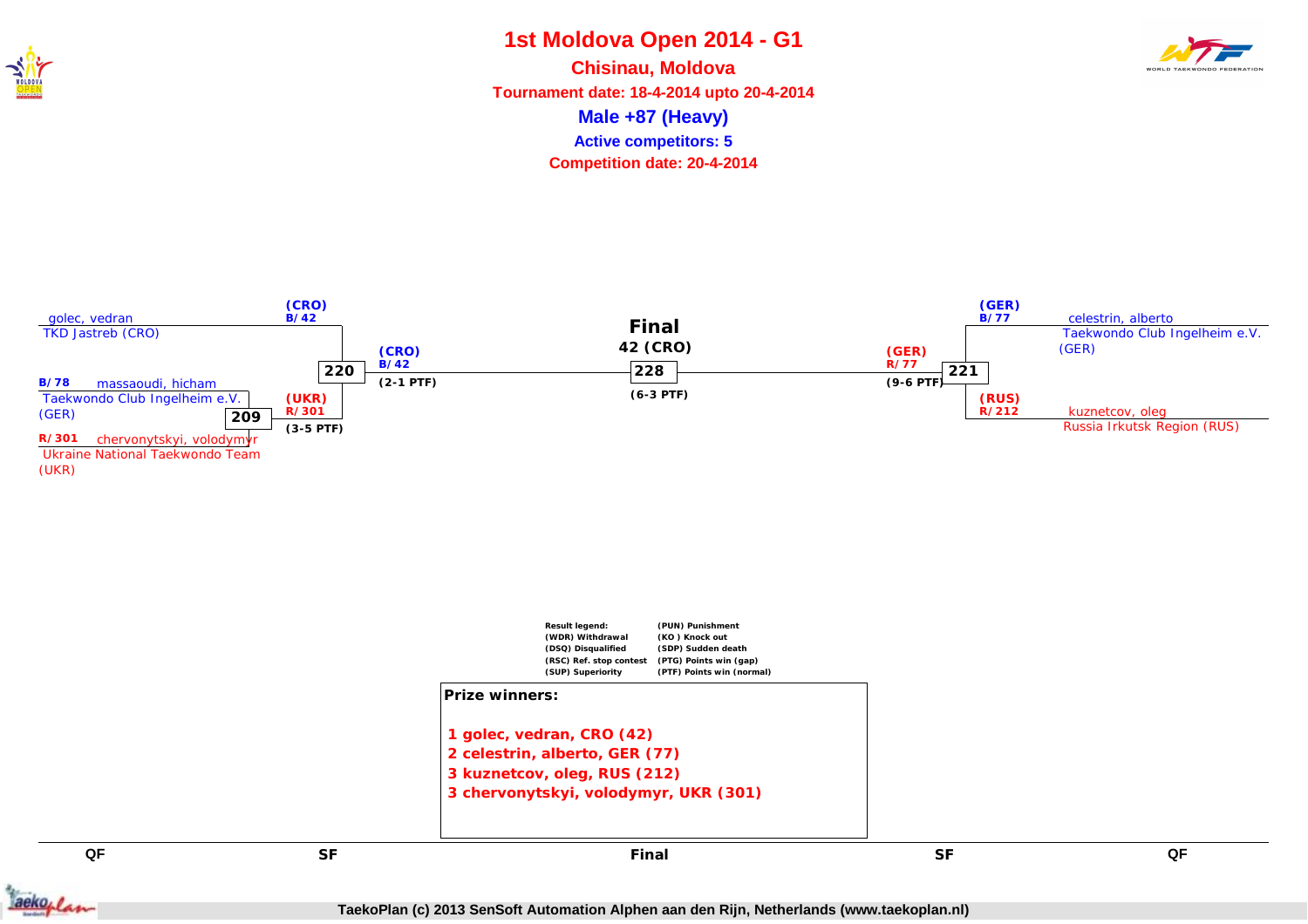

#### **1st Moldova Open 2014 - G1 Female -46 (Fin) Chisinau, Moldova Tournament date: 18-4-2014 upto 20-4-2014 Competition date: 20-4-2014 Active competitors: 4**









**SF SF Final**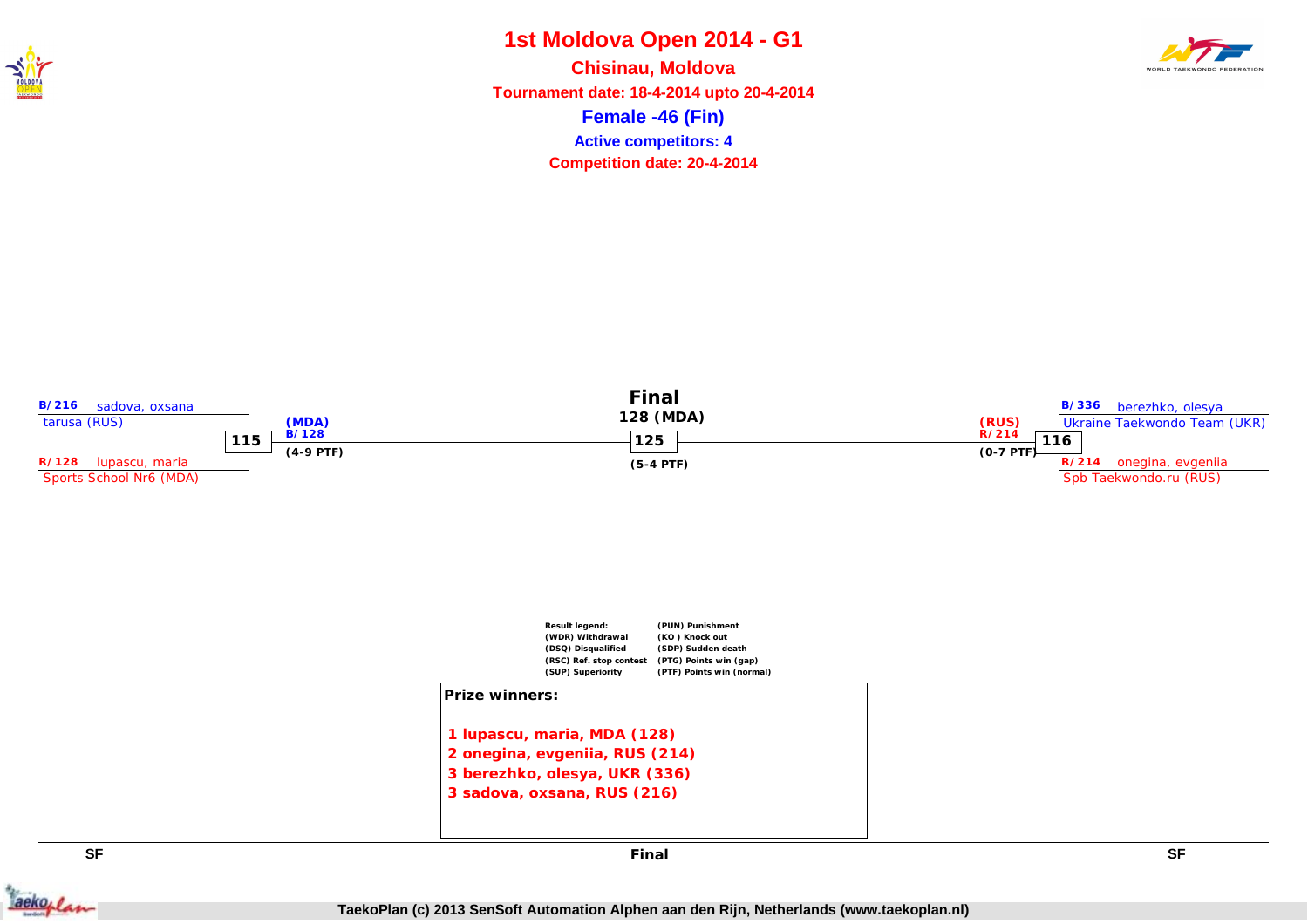

## **1st Moldova Open 2014 - G1 Female -49 (Fly) Chisinau, Moldova Active competitors: 4**



**Tournament date: 18-4-2014 upto 20-4-2014 Competition date: 20-4-2014**







**SF SF Final**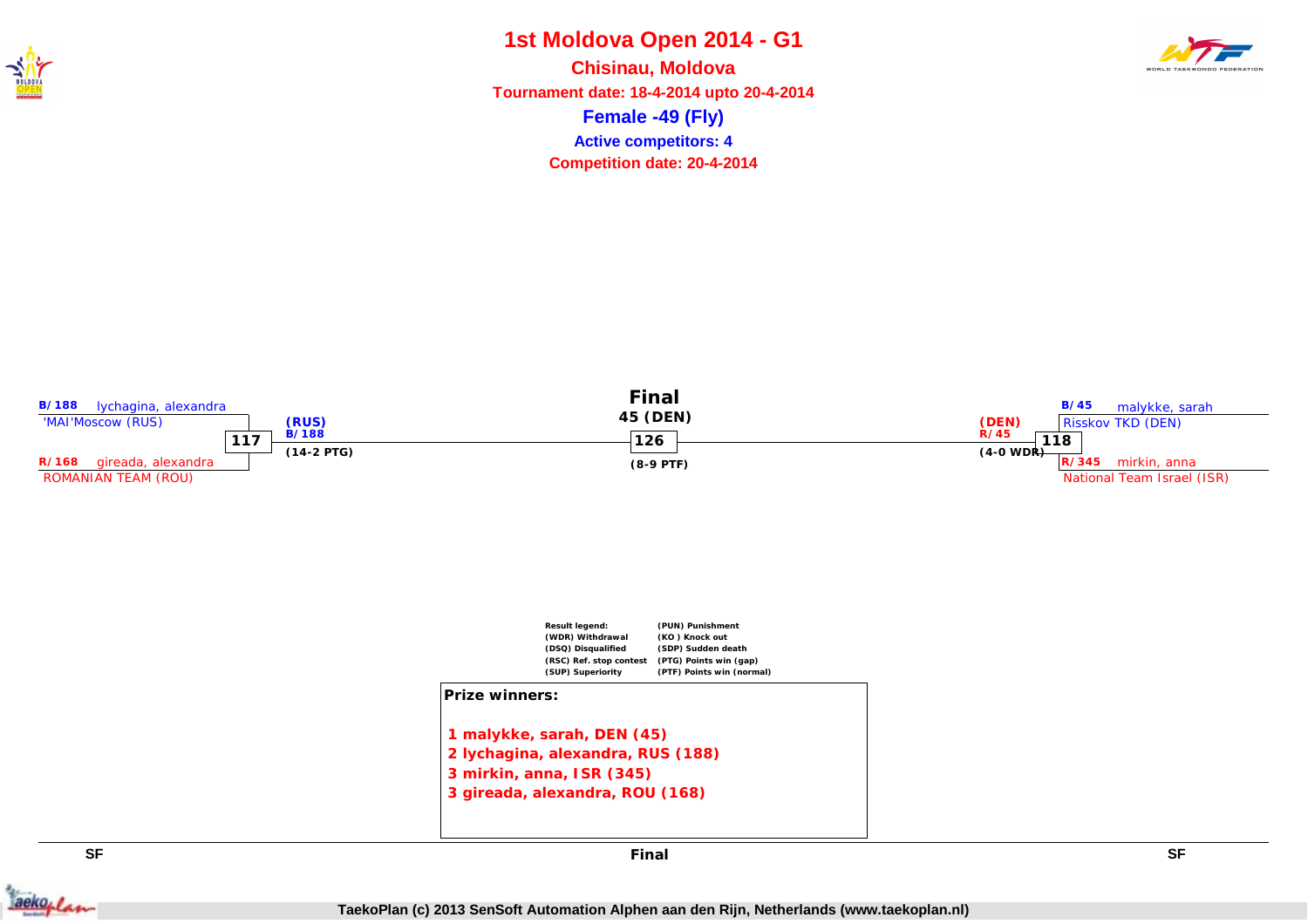

**Female -53 (Bantam) Chisinau, Moldova Tournament date: 18-4-2014 upto 20-4-2014 Active competitors: 11**

**Competition date: 20-4-2014**



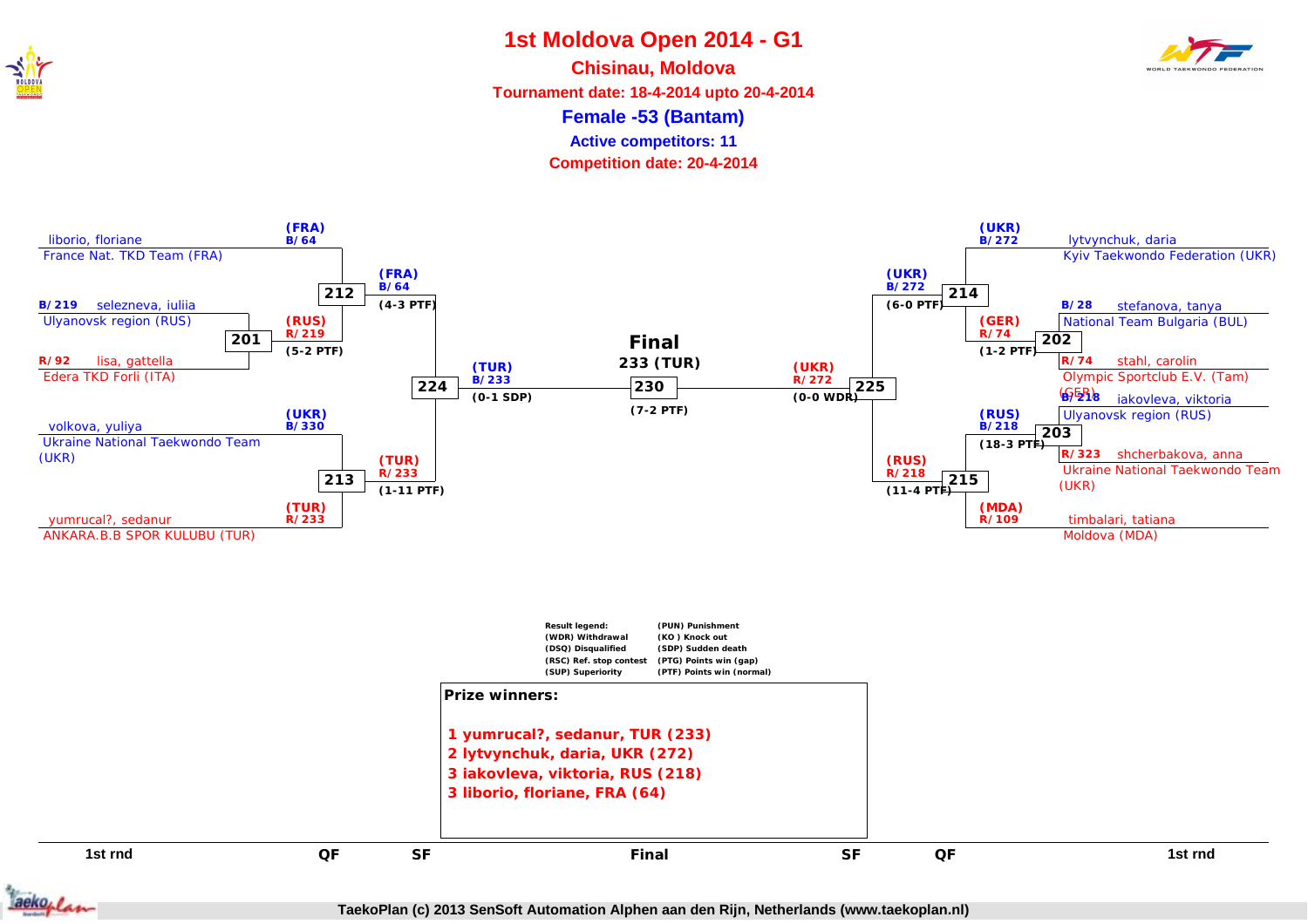

### **1st Moldova Open 2014 - G1 Female -57 (Feather) Chisinau, Moldova Tournament date: 18-4-2014 upto 20-4-2014 Active competitors: 5**

**Competition date: 20-4-2014**





(UKR)



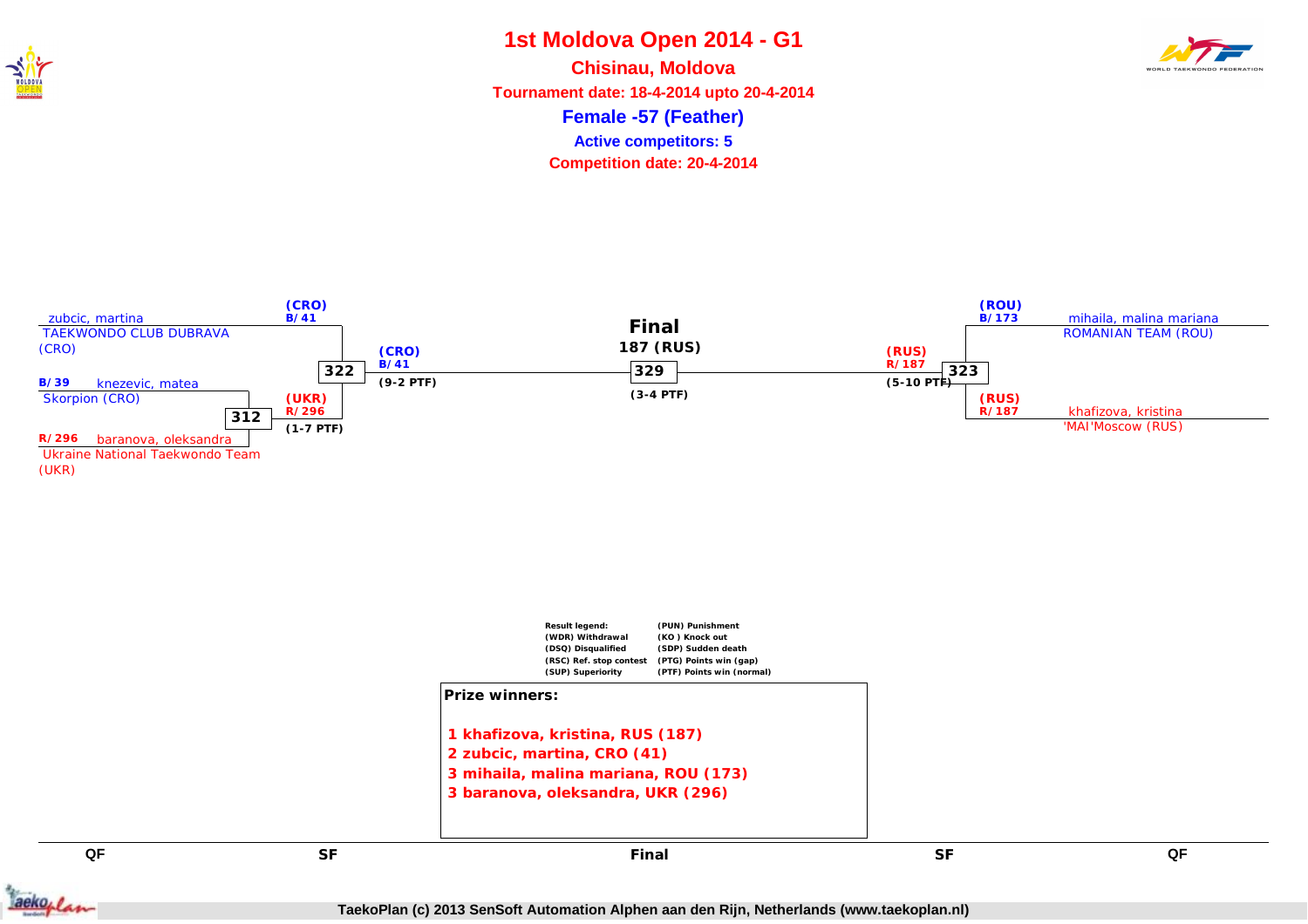

# **1st Moldova Open 2014 - G1 Female -62 (Light) Chisinau, Moldova Active competitors: 6**



**Tournament date: 18-4-2014 upto 20-4-2014 Competition date: 20-4-2014**





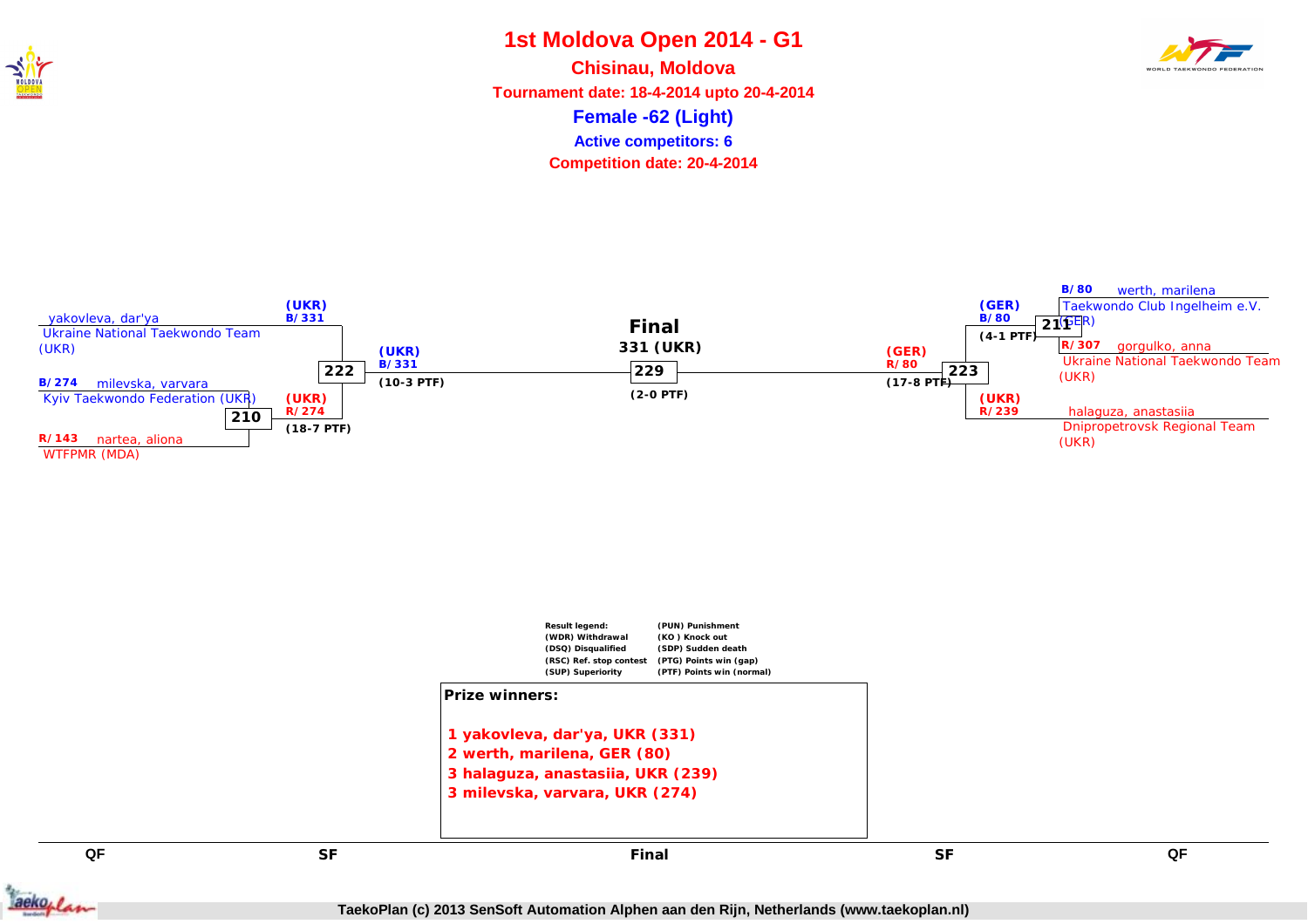

### **1st Moldova Open 2014 - G1 Female -67 (Welter) Chisinau, Moldova Tournament date: 18-4-2014 upto 20-4-2014 Active competitors: 3**

**Competition date: 20-4-2014**







**SF SF Final**